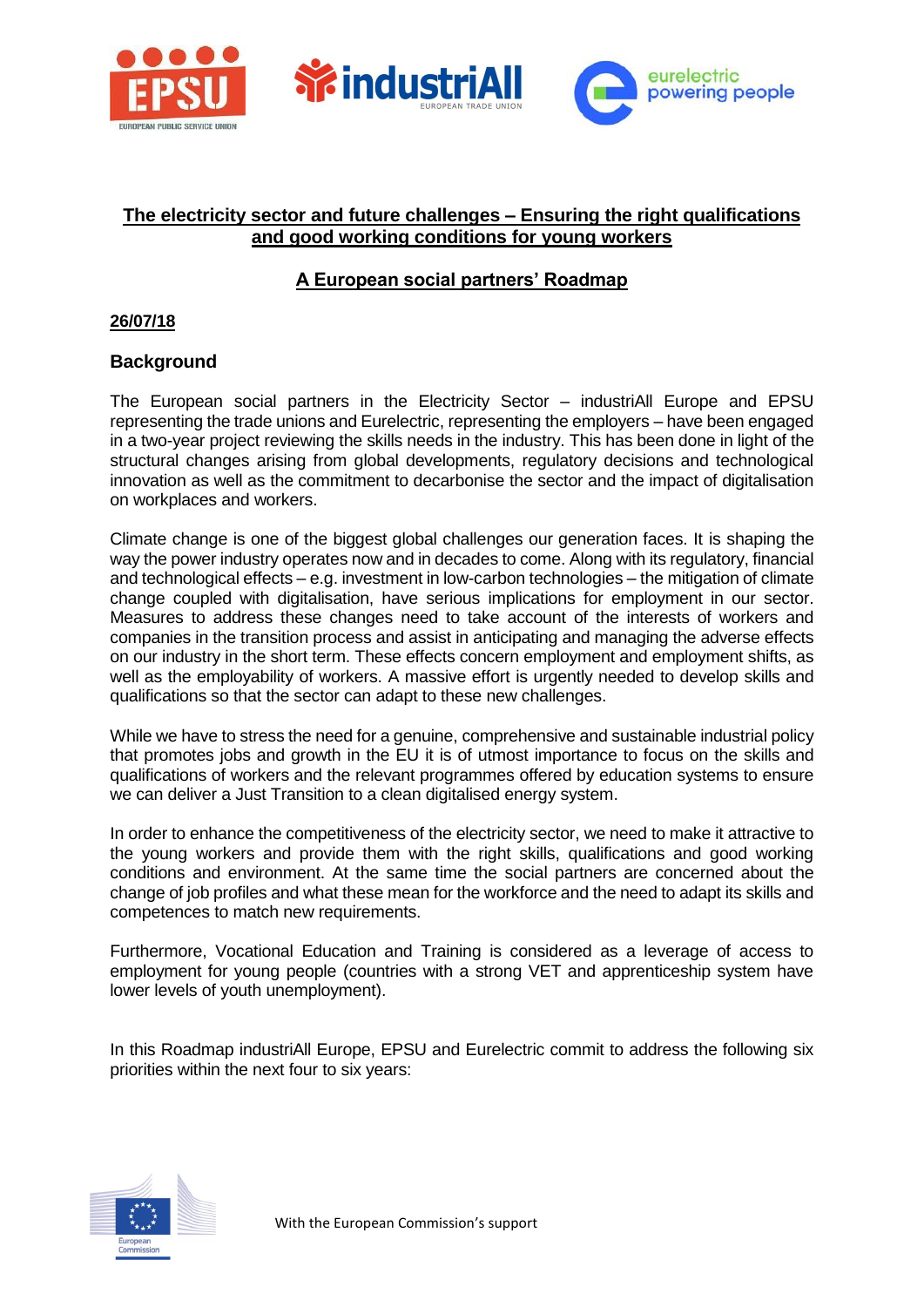# **Priorities**

*1. Strengthening the role of the social partners in the interaction with vocational education and training (VET) systems and skills providers* 

### *a. Application for a follow-up project: "Capacity building to build skills intelligence at national level in the electricity sector"*

The European social partners in the Electricity Sector have put training and education at the centre of their activities for the coming 6 years with a specific objective of anticipating change and ensuring that workers have the right qualifications for an electricity sector in transition.

They commit to analyse these developments and their implications for job types and profiles as well as the qualifications that are needed in the future. This is especially the case in terms of the application of new technologies, new business models and processes, energy efficiency and demand management, with the need to compare the skills needed for the energy transition with the training offered by VET providers.

In the light of this, the European social partners will apply for a new project "Capacity building to build skills intelligence at national level in the electricity sector" which will focus on capacity building at the national level in order to encourage regular exchanges between national stakeholders such as industry, VET providers, social partners and the relevant public authorities, to facilitate local agreements on youth employment and apprenticeship.

### *b. Joining the European Alliance for Apprenticeships*

The European social partners will join the European Alliance for Apprenticeships (EAfA), a multi-stakeholder platform that aims to promote and strengthen the quality, supply, image and mobility of apprenticeships in Europe through national commitments and a voluntary pledge.

The Alliance has effectively mobilised EU Member States and a large number of stakeholders to engage in quality apprenticeships. It will facilitate networking, cooperation and sharing of good practices further strengthening the role of the social partners in the interaction with VET systems and skills providers. By committing to the different priorities in this roadmap, we promote their being taken up on a national level as a genuine contribution towards implementing our EAfA pledge.

#### *2. Maintaining and updating sectoral intelligence on skills needs in order to periodically revise strategies and actions*

Ensuring that young workers have the right qualifications and good working conditions requires a deep understanding of the current and future skills needs. The European social partners, due to their holistic view of the sector, play a key role in this forecasting exercise.

The European social partners commit to regularly update each other on current and future sector skills needs as well as closely collaborating with European actors such as Cedefop, Esco and Ecvet.

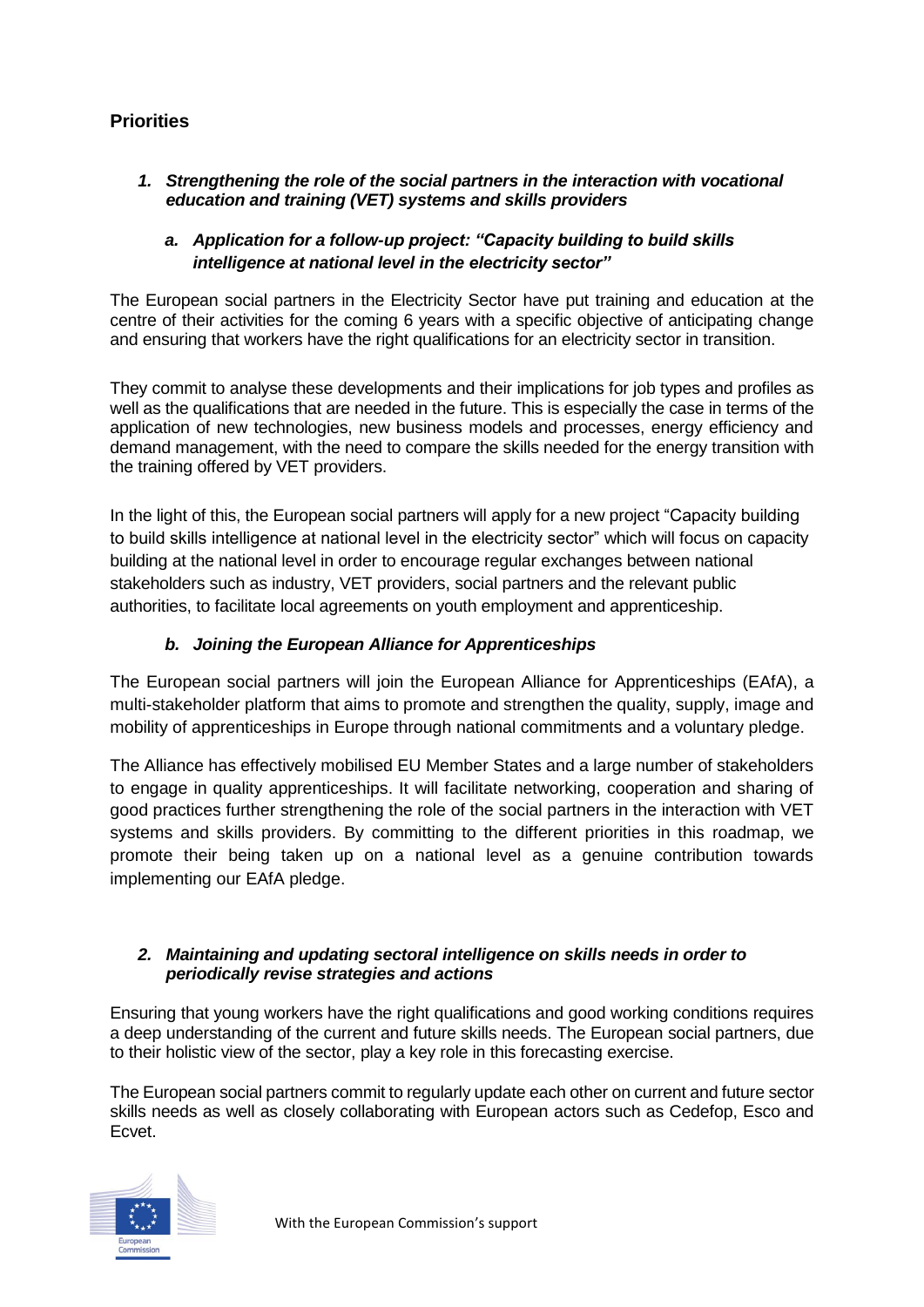The skills forecasting exercise will also be carried out in the framework of the joint project "Capacity building to build skills intelligence at national level in the electricity sector" as there is a need to update the information collected by the previous project, "The electricity sector and future challenges - Ensuring the right qualifications and good working conditions for young workers/trainees".

### *3. Negotiating a Quality Framework for Apprenticeships*

On 15 March 2018 the European Council adopted a Recommendation on a [Framework for](http://data.consilium.europa.eu/doc/document/ST-6779-2018-INIT/en/pdf)  [quality and effective apprenticeships.](http://data.consilium.europa.eu/doc/document/ST-6779-2018-INIT/en/pdf) With the Recommendation the EU, by addressing the effectiveness and quality of apprenticeships, aims to develop a highly skilled and qualified workforce that responds to labour market demands. In its Recommendation the Council acknowledges that:

*"Well-designed apprenticeship schemes benefit both employers and learners as well as reinforce the link between the world of work and the world of education and training. High quality standards avoid that apprenticeships are geared towards low-skilled jobs and poor training that damage their reputation."*

Having adopted a Quality Framework for Traineeships for the European Electricity Sector in 2016 in which industriAll Europe, EPSU and Eurelectric agreed on quality standards for trainees in the electricity sector, the European Social Partners aim to set quality standards for apprenticeships as part of our Work Programme for 2019-2020. Only with good quality apprenticeships can we guarantee the attractiveness of the sector for young people as well as high quality learning outcomes and qualifications.

## *4. Defining and implementing a systematic strategy to improve the attractiveness of the sector to potential employees and develop a diverse workforce through a European project*

There should be a systematic approach to attracting skilled young workers, with a focus on female young workers, in order to compete with sectors that already have strategies in place.

The amount of time required to train new workers is a major challenge for the electricity sector. According to the results of our project "Analysis and background study on skills developments and Vocational Education and Training systems", the workforce is educated through a variety of means but apprenticeships have proven to be the most effective approach to learning and training. The European social partners aim to establish common comprehensive education frameworks for apprenticeship contracts.

The attractiveness of the sector is determined first of all by the situation of the labour market and employment opportunities, but also very importantly by good quality working and employment conditions that are ensured through collective bargaining or legislation. Hence, the demand for highly skilled employees should be matched with high quality employment and working conditions, particularly in new professions (e.g. newly established renewables installations). The European social partners will monitor developments, exchange good practices and promote good working conditions in line with their Just Transition statement. A special attention will be given to attracting female workers in order to tackle the gender imbalance in the sector.

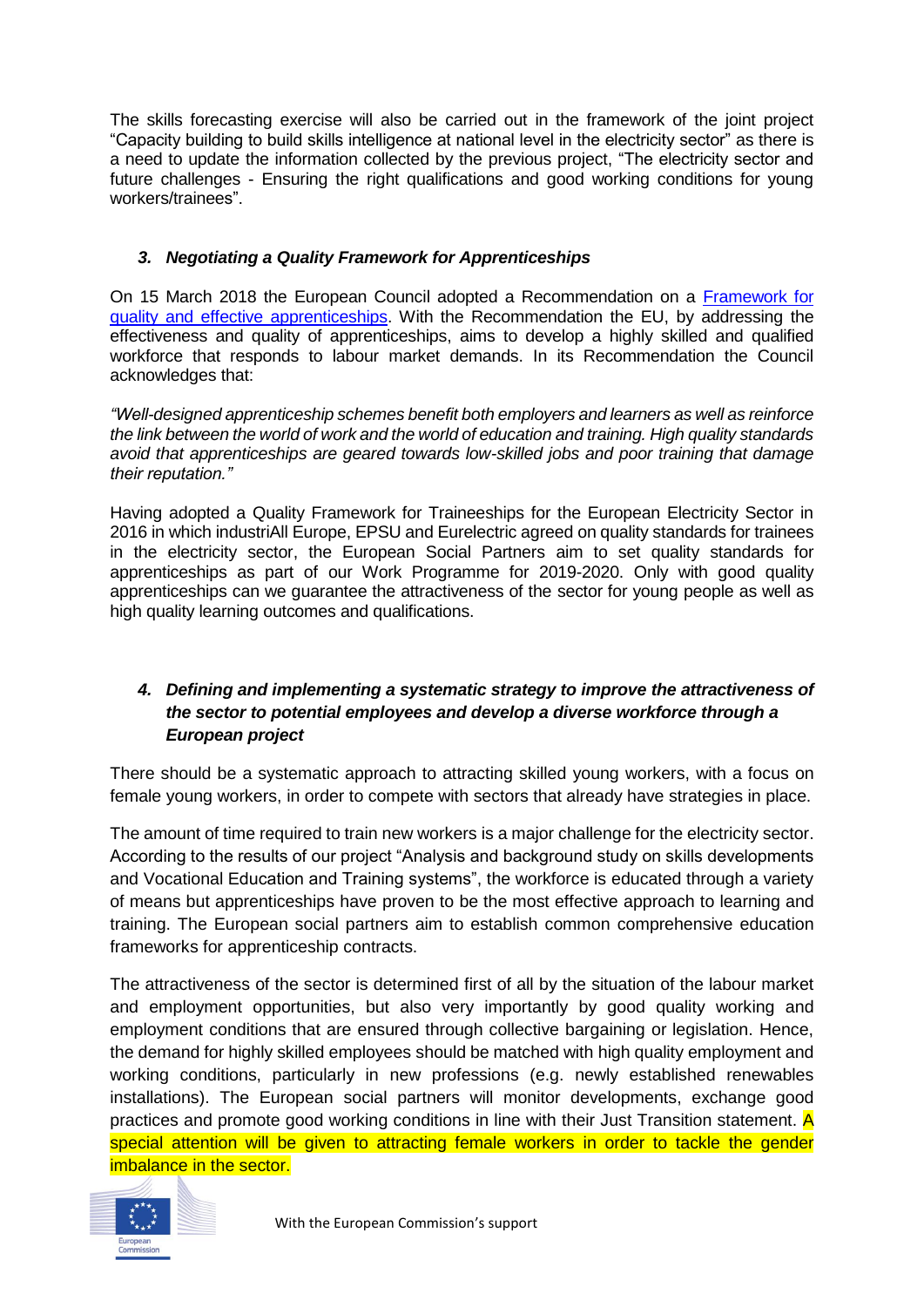### *5. Ensuring mobile and transferable of skills in the electricity sector*

The technological transition resulting from decarbonisation and digitalisation involves the development of new business models. This means continuous changes in terms of job profiles and the need to offer employees the opportunity for continuous training and lifelong learning in order to maintain a qualified workforce. At the same time all employees should have the right to continuous training and lifelong learning to pursue their personal development. A comprehensive, high quality continuous training and lifelong learning system will allow the European electricity sector to create a culture that promotes the mobility of employees inside companies as well as between companies, sectors and countries. The transferability of skills is therefore of utmost importance and needs to be guaranteed through the proper validation and recognition of competences and qualifications gained throughout a worker's career.

To that end, industriAll Europe, EPSU and Eurelectric will aim to collect good practices from national/sectoral or company level, potentially resulting in social partner recommendations or guidelines of good practices of skills mobility.

# *6. Anticipating skills needs for workers in a context of decarbonisation and digitalisation of the electricity sector*

Anticipating skills needs and providing workers, especially those entering the sector, with a skills up-date/grade is therefore crucial to guarantee a well-functioning electricity industry and to ensure workers' employability.

The European social partners commit to continue advocating for a just transition whilst the sector undergoes decarbonisation, since providing the workers affected with quality job alternatives and adequate skills will be necessary to ensure a smooth transition.

The European social partners also commit to give a strong skills angle to their Framework of Actions on digitalisation - "Challenges and opportunities of the digitalisation of the workforce in the European Electricity Sector" - which is to be finalised by early 2019.

### **Implementation and follow-up**

This Road Map outlines future activities, European projects and agreements for the next six years, focussing on the key priorities identified above.

The European social partners commit to implement all these activities by 2024 and in the meantime to regularly take stock of the results.

They also commit to take stock, evaluate and update the Road Map in 4 years' time in order to assess the implementation of these priorities as well as the emergence of new potential and relevant fields of action. This evaluation will be an appropriate point to plan the implementation of any outstanding activities.